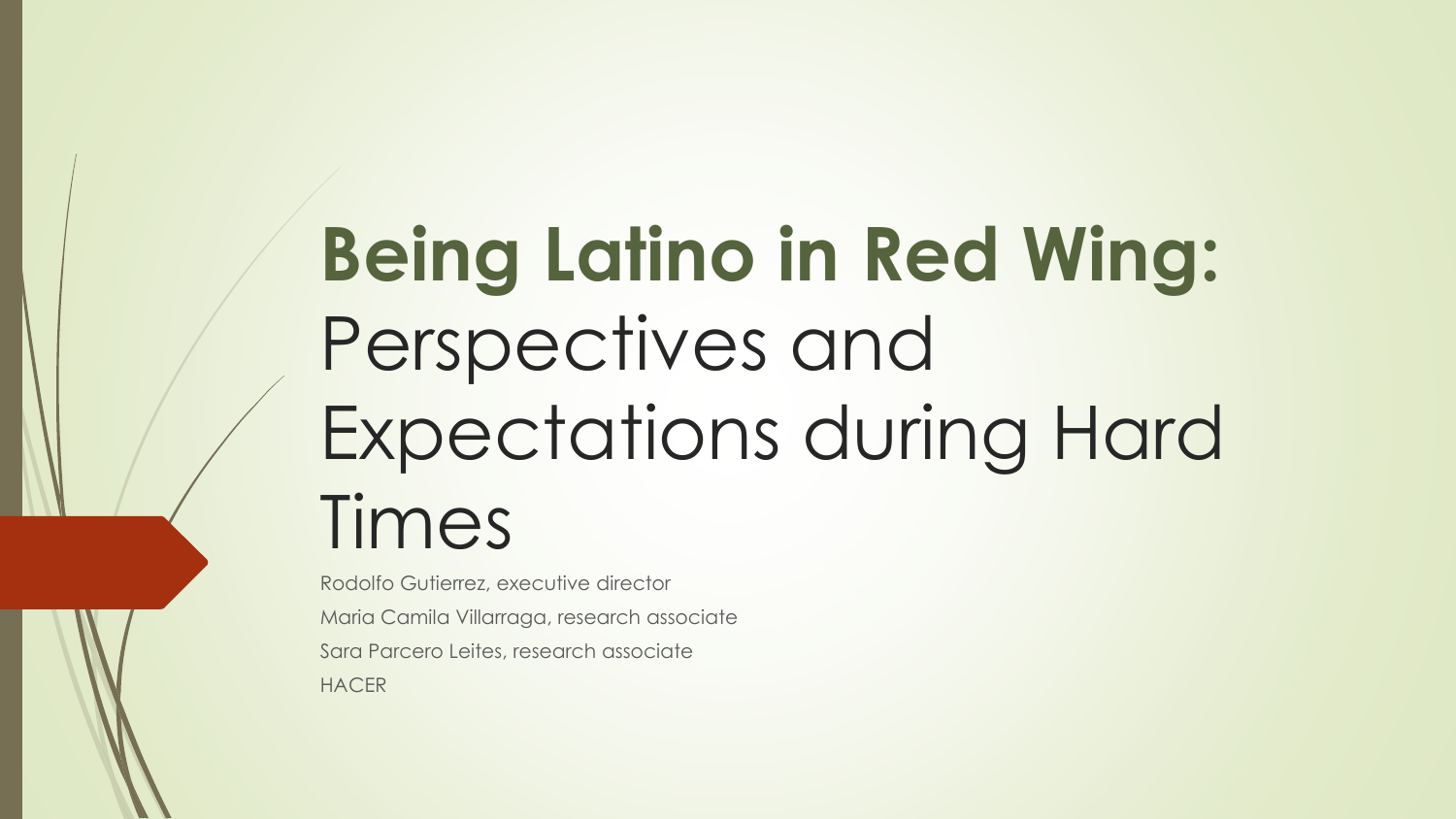## **Survey design**

■American Community Survey estimates that there were 739 persons of Latino origin living in Red Wing in 2016

Survey was applied to 108 persons, with visits to their households

This represents 15% of the total Latino population estimated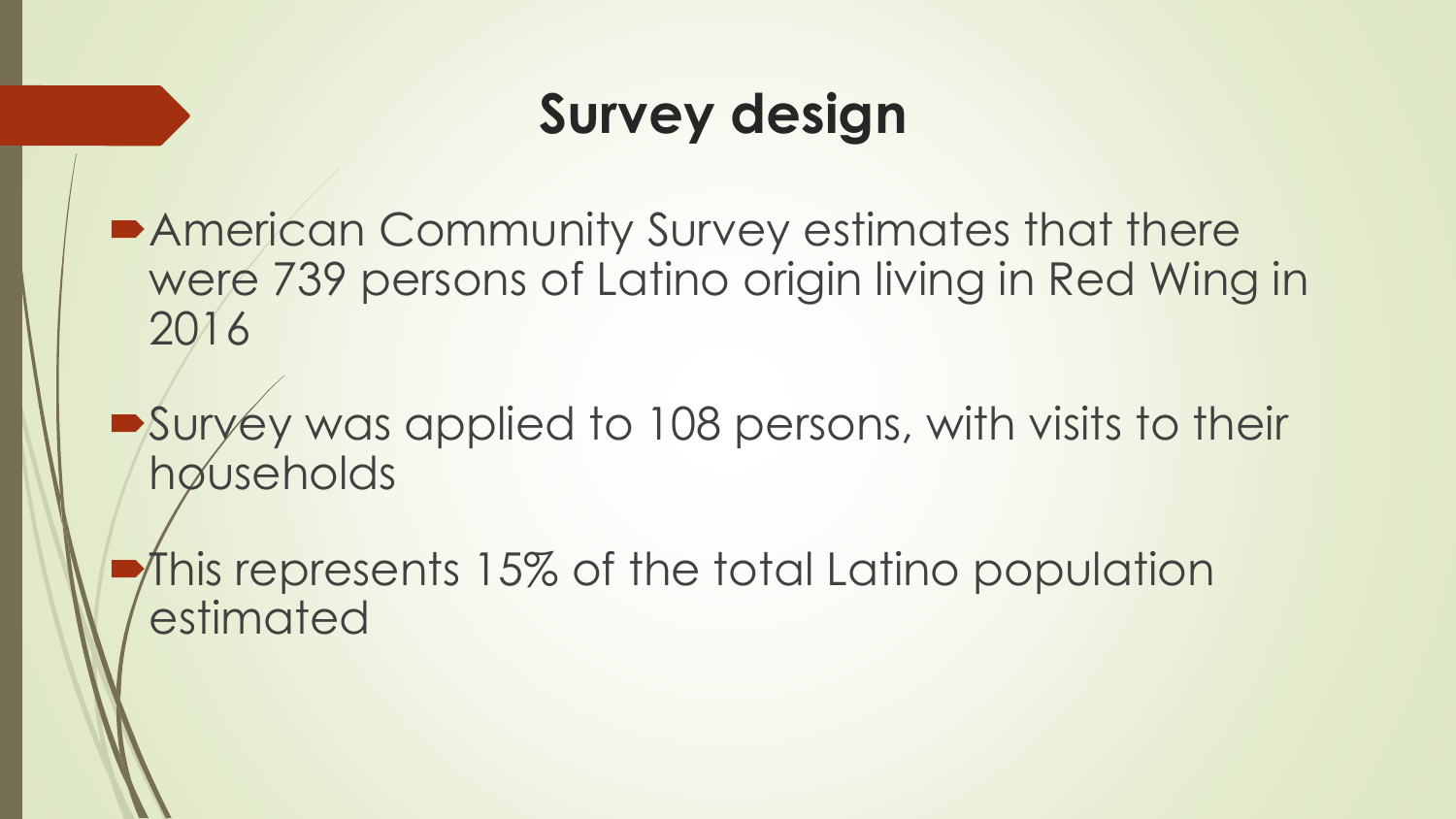## **Total and Latino Population, 2015/2016 (American Community Survey)**

|  |                 | <b>Total Population</b> | <b>Non</b><br><b>Hispanic</b> | <b>Hispanic</b> | $\%$ |
|--|-----------------|-------------------------|-------------------------------|-----------------|------|
|  | Minnesota       | 5,419,171               | 5,130,711                     | 288,460         | 5.3  |
|  | Goodhue C.      | 46,377                  | 44,929                        | 1,448           | 3.1  |
|  | <b>Red Wing</b> | 14,535                  | 13,796                        | 739             | 5.1  |
|  |                 | <b>Red Wing</b>         |                               |                 |      |
|  | Male            | 7,366                   |                               | 416             |      |
|  | Female          | 7,169                   |                               | 381             |      |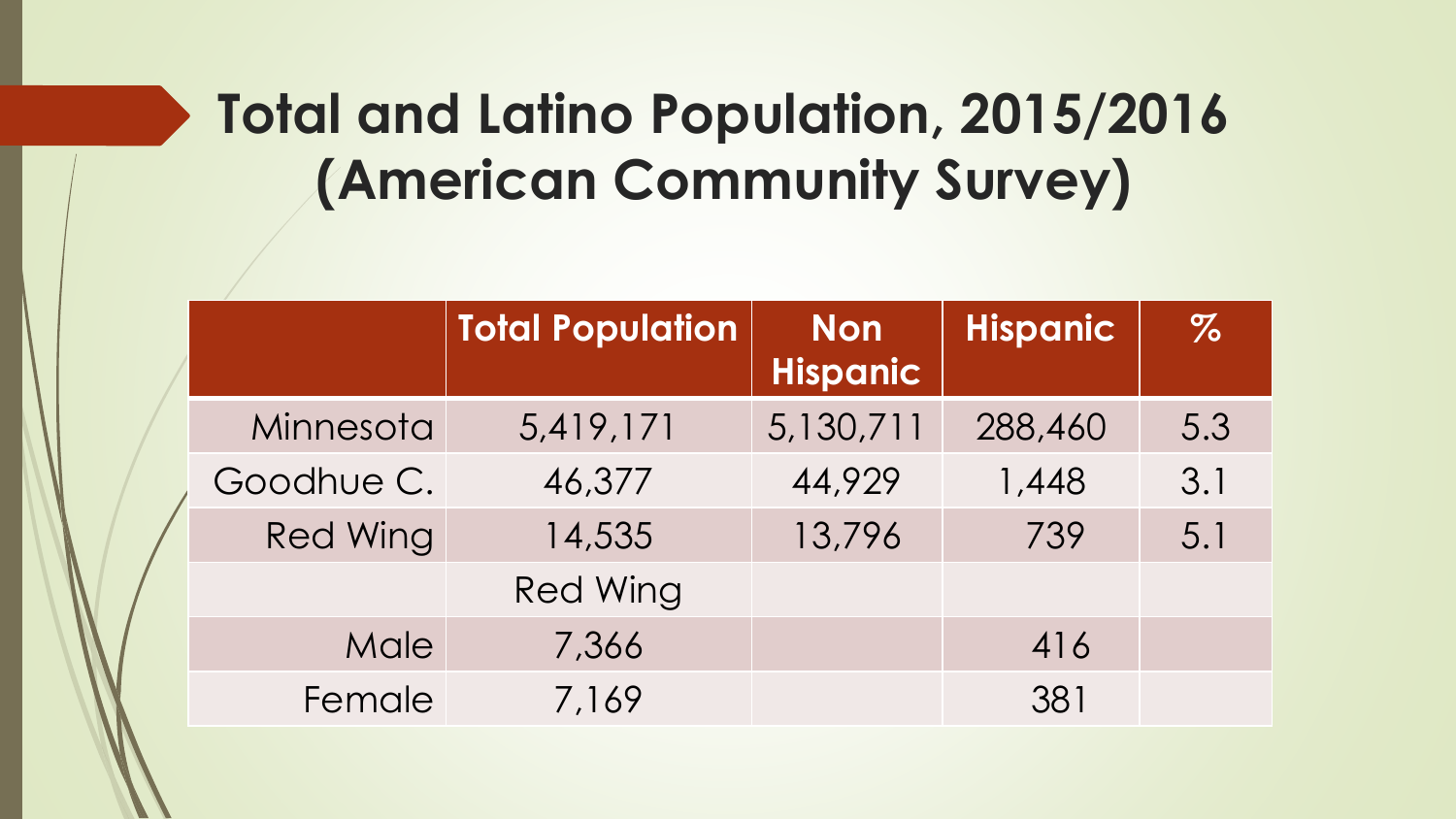#### **Respondents Country of Origin**

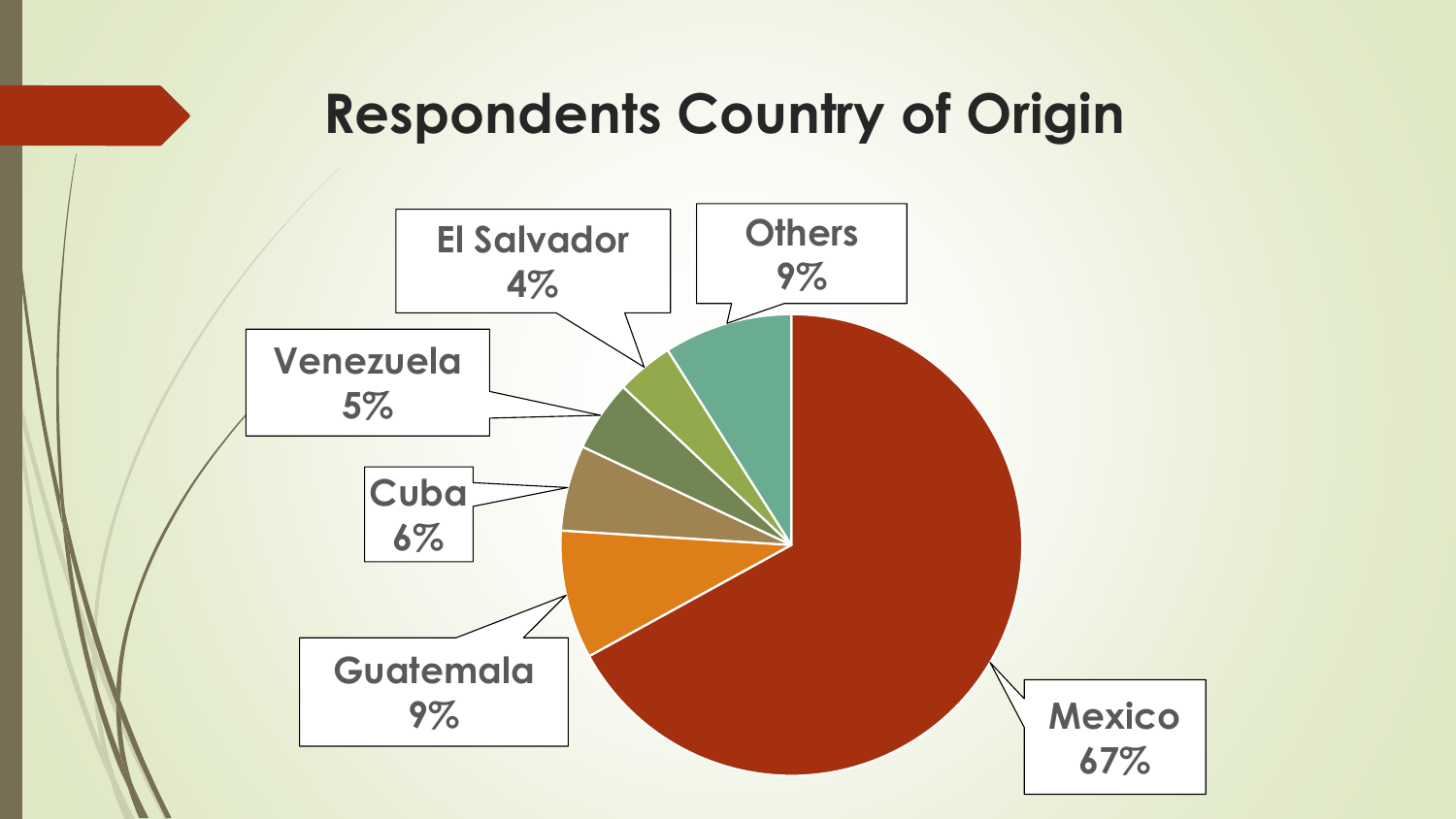#### **Home Language and English Fluency**



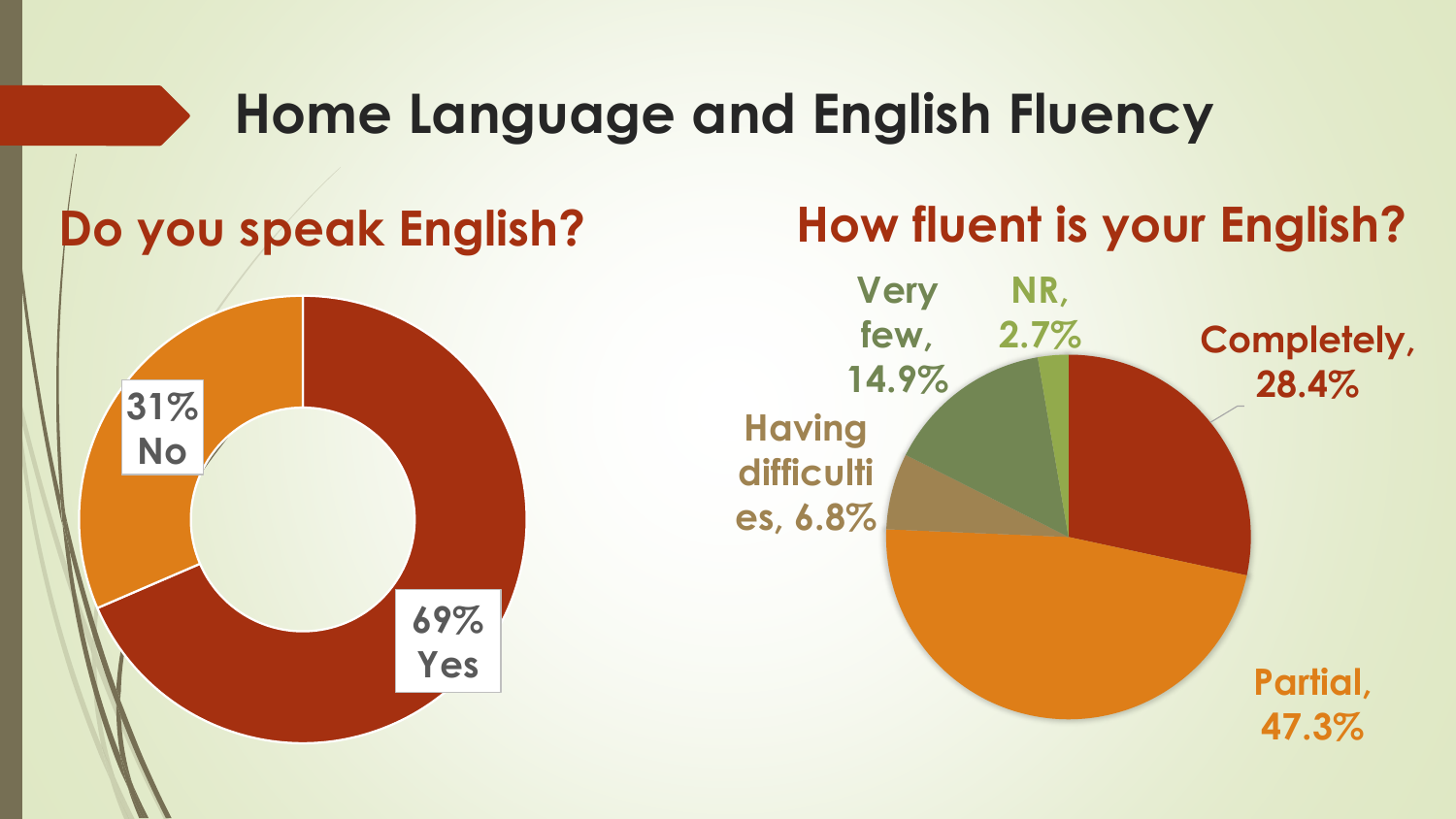#### **Education Level**

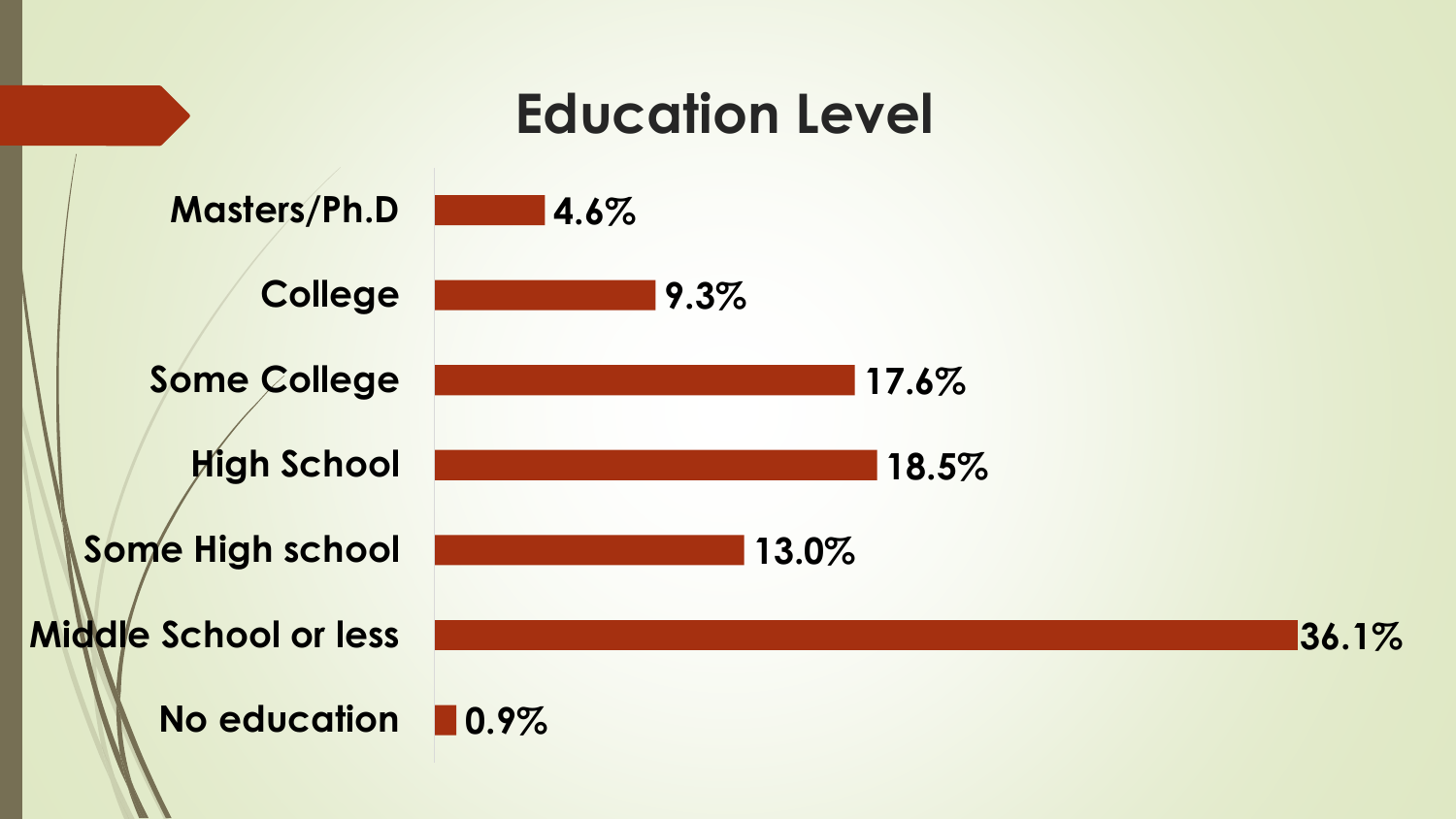#### **Household Composition by Income**

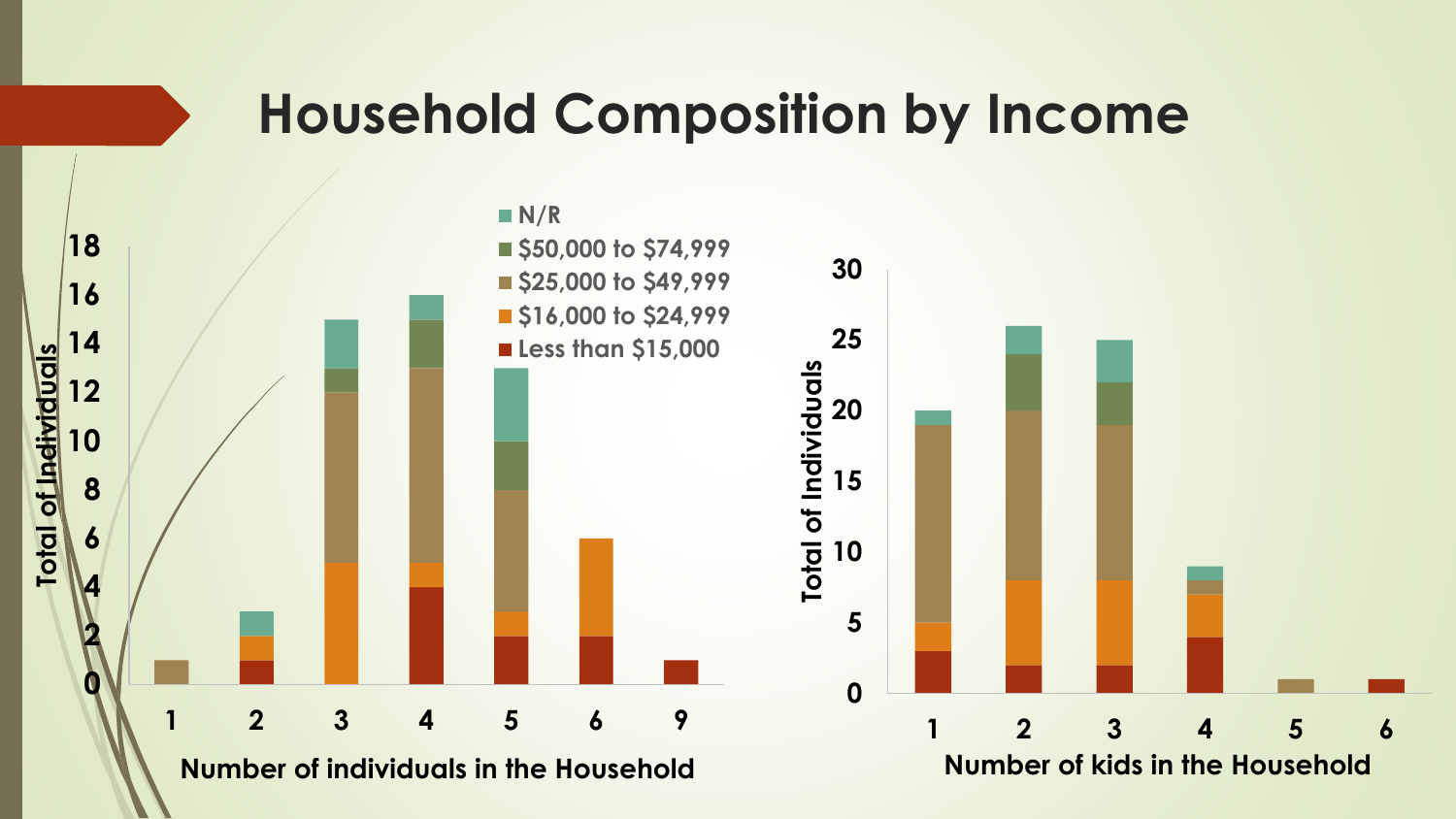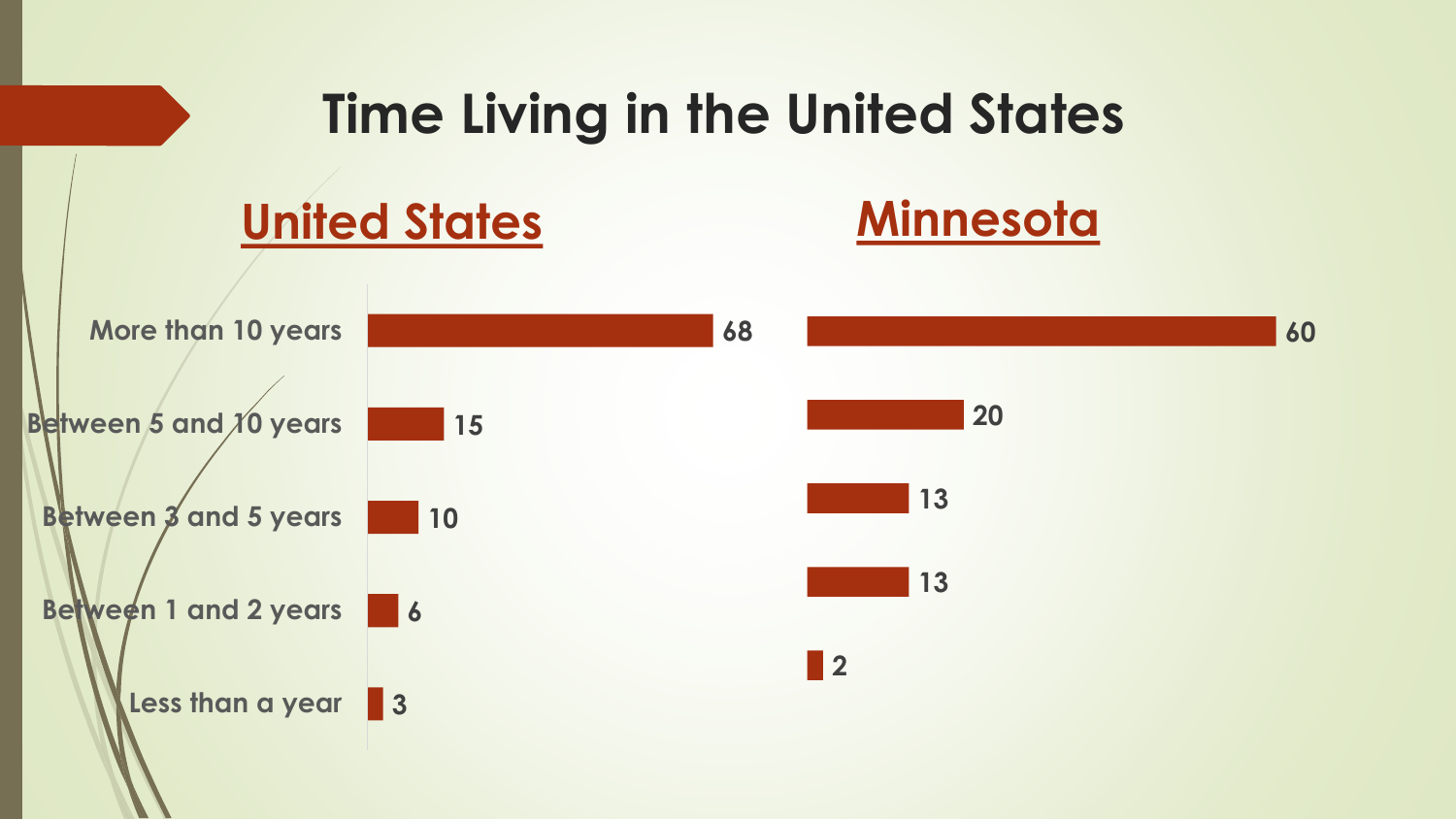## **Welcomeness Perceptions**

#### **Recommendations**

## **91%**Felt **well received**

**9%**Felt **NOT well received**



Place to **share information**  about local Latino community

- Discrimination/Racism
- Cultural Differences
- Weather
- Few Job Opportunities Few Shops

Info. available in **Spanish** and **Bilingual staff** in community organization



**ES** 

Activities to **integrate** the Latino communities



Responsibility of **government, governor and mayor** + **community members**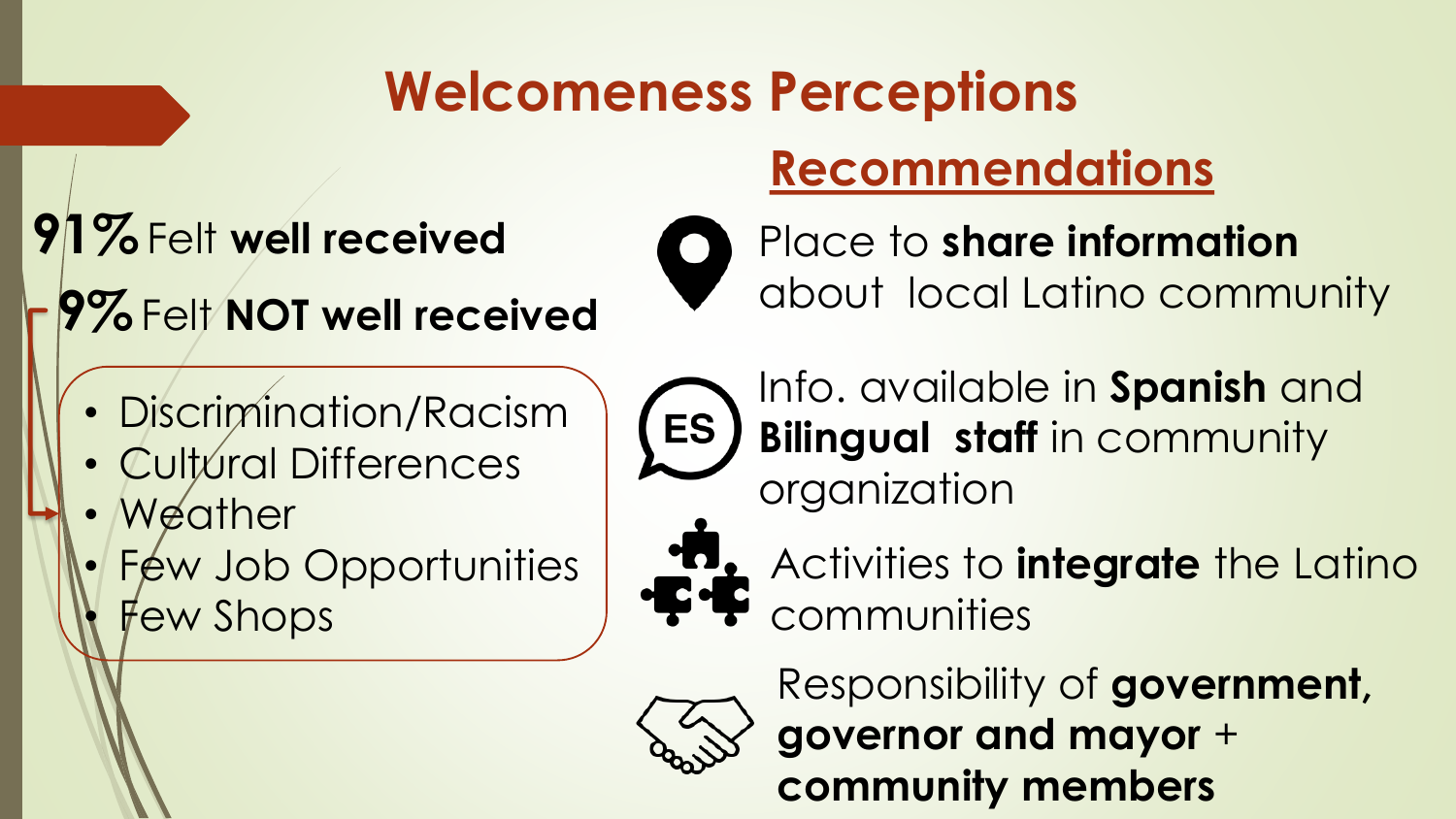## **Safety Perceptions**

## **56%**Felt **no change 18%**Felt a **change**



**Drivers License** and + **buses**

**Recommendations**



Better **communication w/Police**  Officers and **security cameras**



Government support **legal processes** and **legalization**



What **can/cannot be done**?



Information in **Spanish,** more **involvement Latino communities**

- New Administration
- Changes in Laws
- Felt unsafe in public spaces
- Afraid of deportations • **↑** violence and aggressive behaviors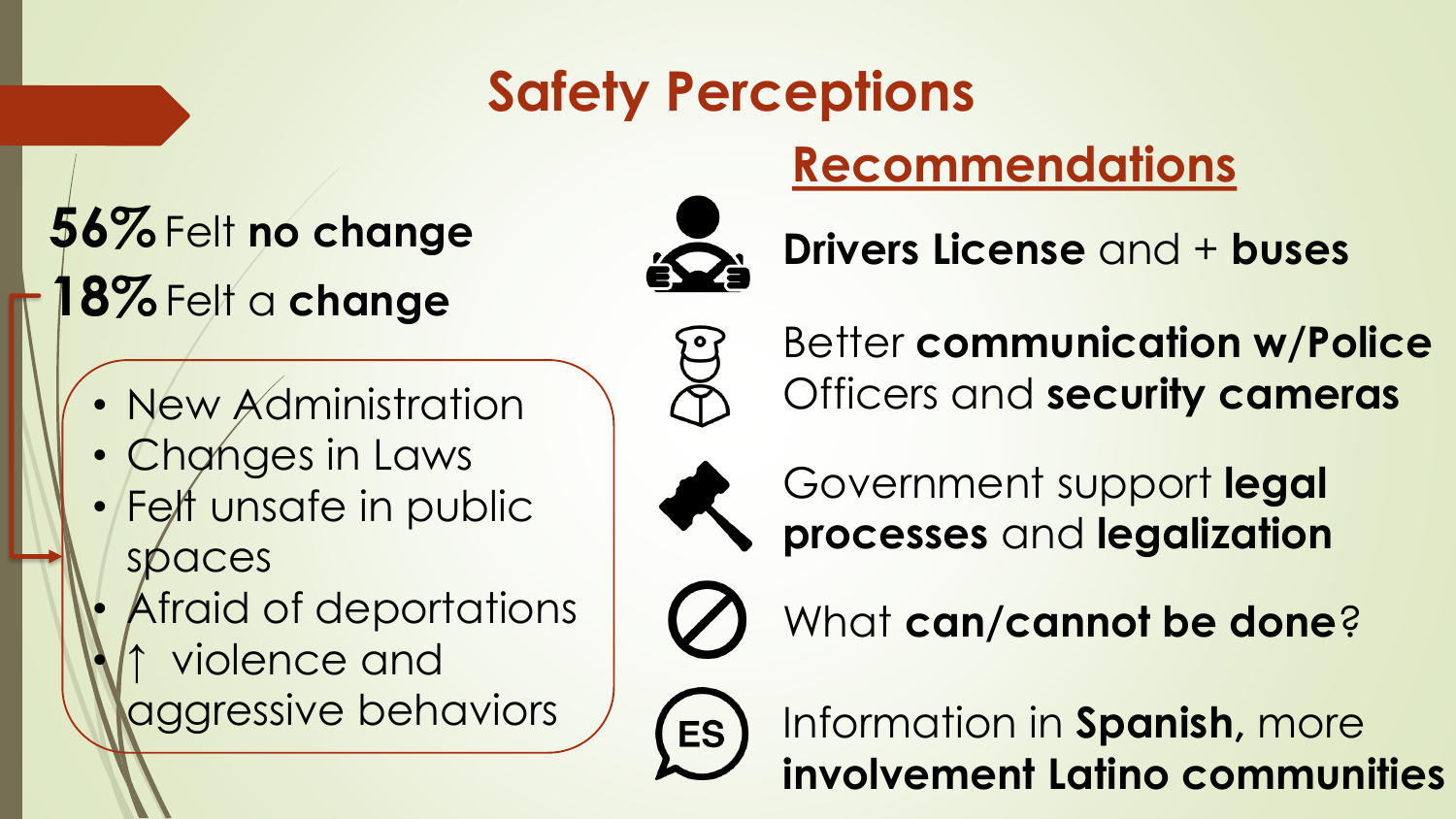#### **Communication Perceptions Communication Means Have you heard about Services for Hispanics? Social Media 34% Word of Mouth 26% Local News (English) 16% Church 12% School 7% Clinic 5% 98%**Yes **73%** Have used this services (translation services, internships, tutoring and rent advice) **Recommendations** Welcome Center (**77%** of people would go **)**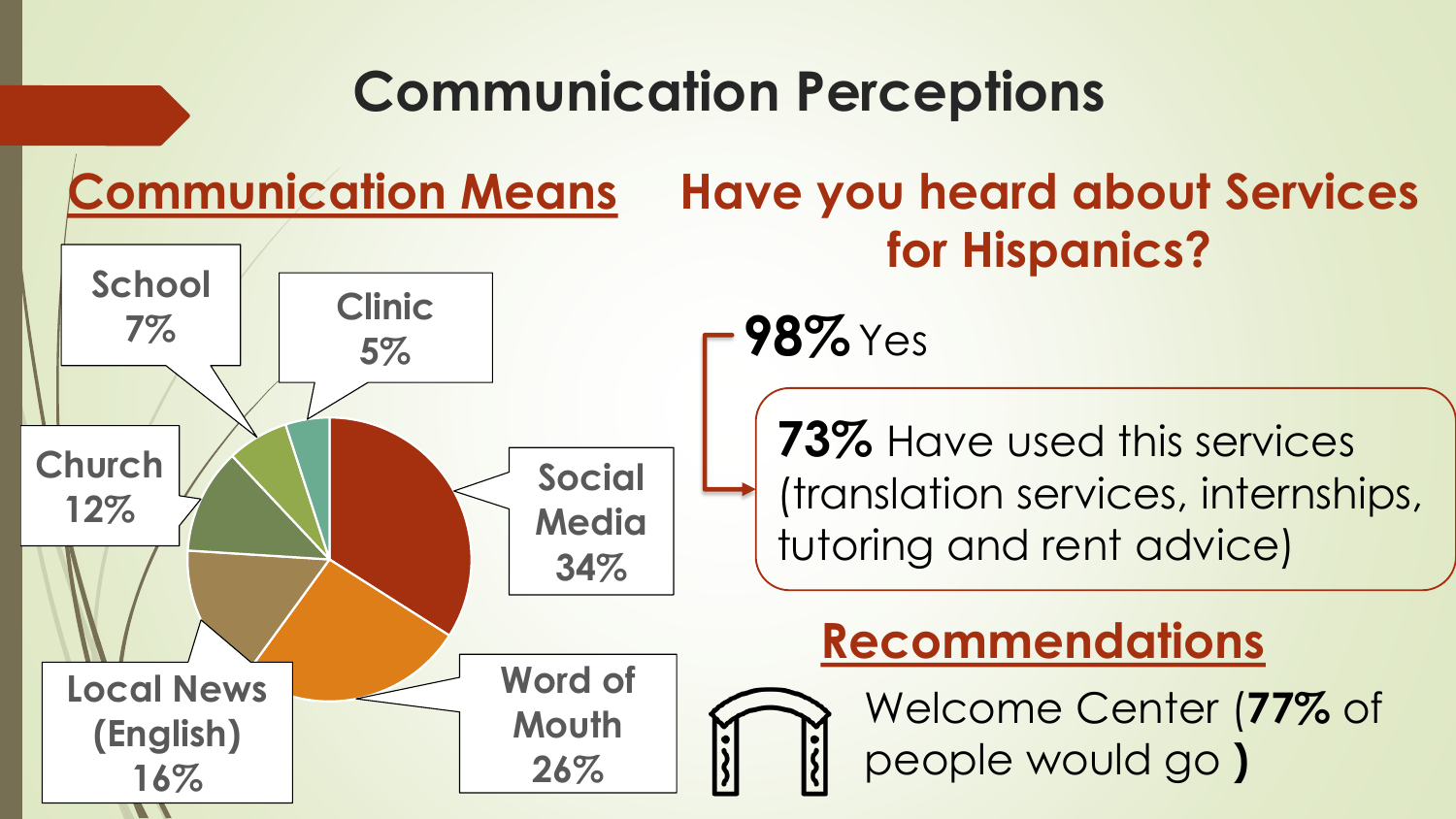## **Transportation Perceptions**



#### **Recommendations**



Information in **Spanish** and **bilingual** staff

More **buses** and routes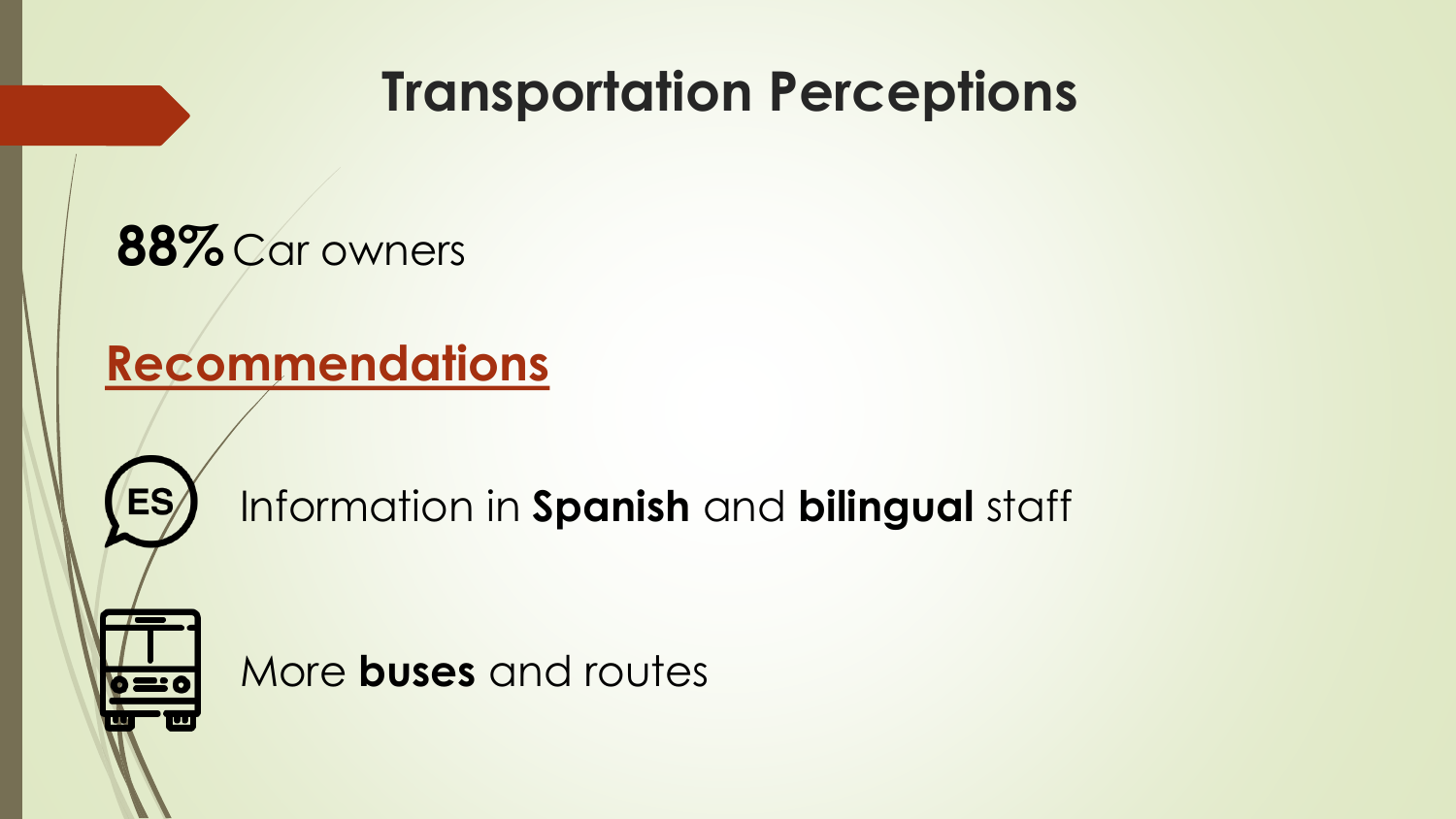## **Housing and Living Perceptions**

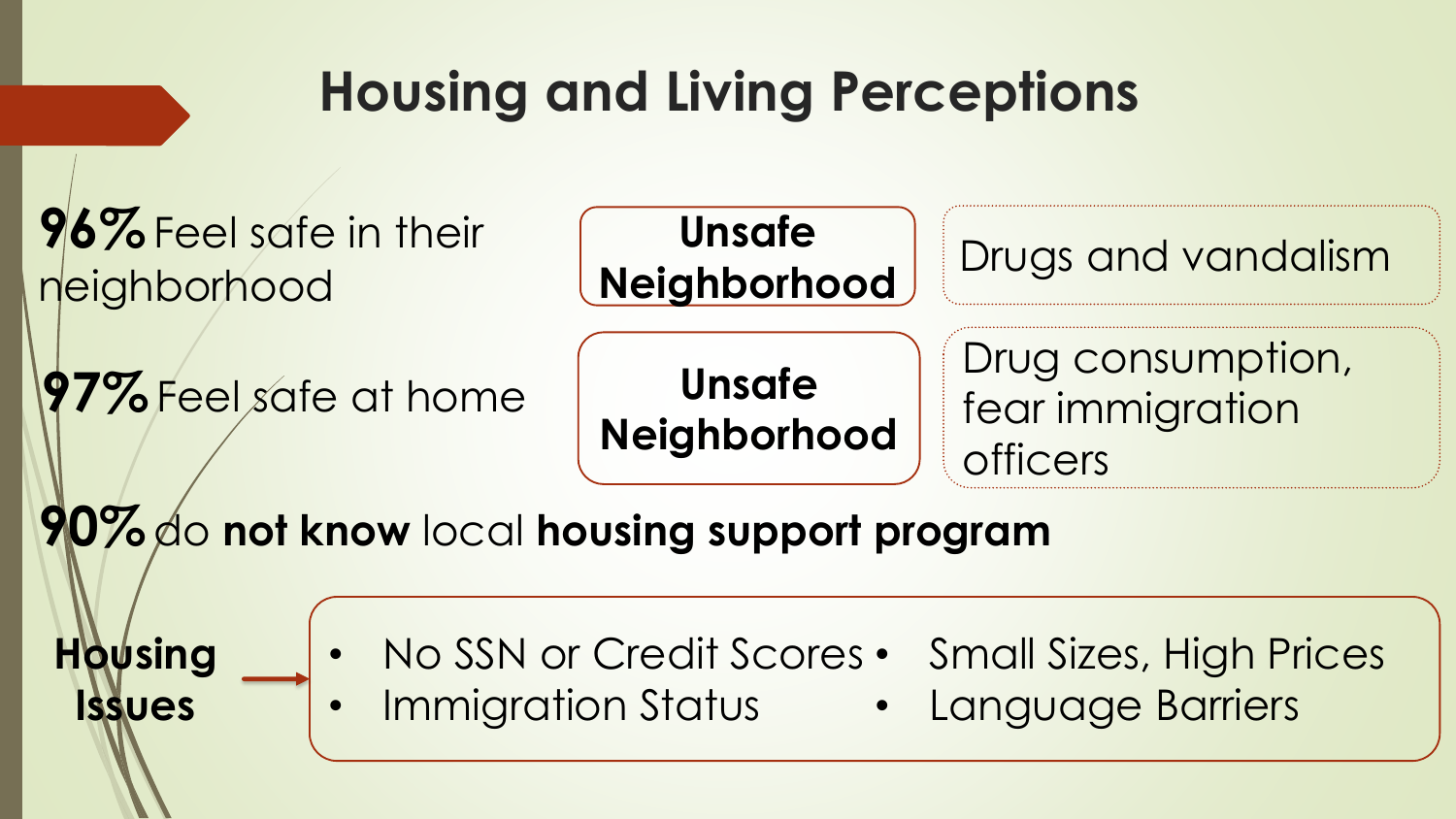## **Education Perceptions**

## **54** out of **55**

respondents with children attending school think **school share news and communicate with them**

> **Communications** are in **Spanish** • Use of **interpreter**

#### **School Urgent Issues**

- Racism, discrimination
- Bullying
- Teenagers drug use
- Lack bilingual staff
- More communication in Spanish
- Discipline
- More police or security guards
- Transportation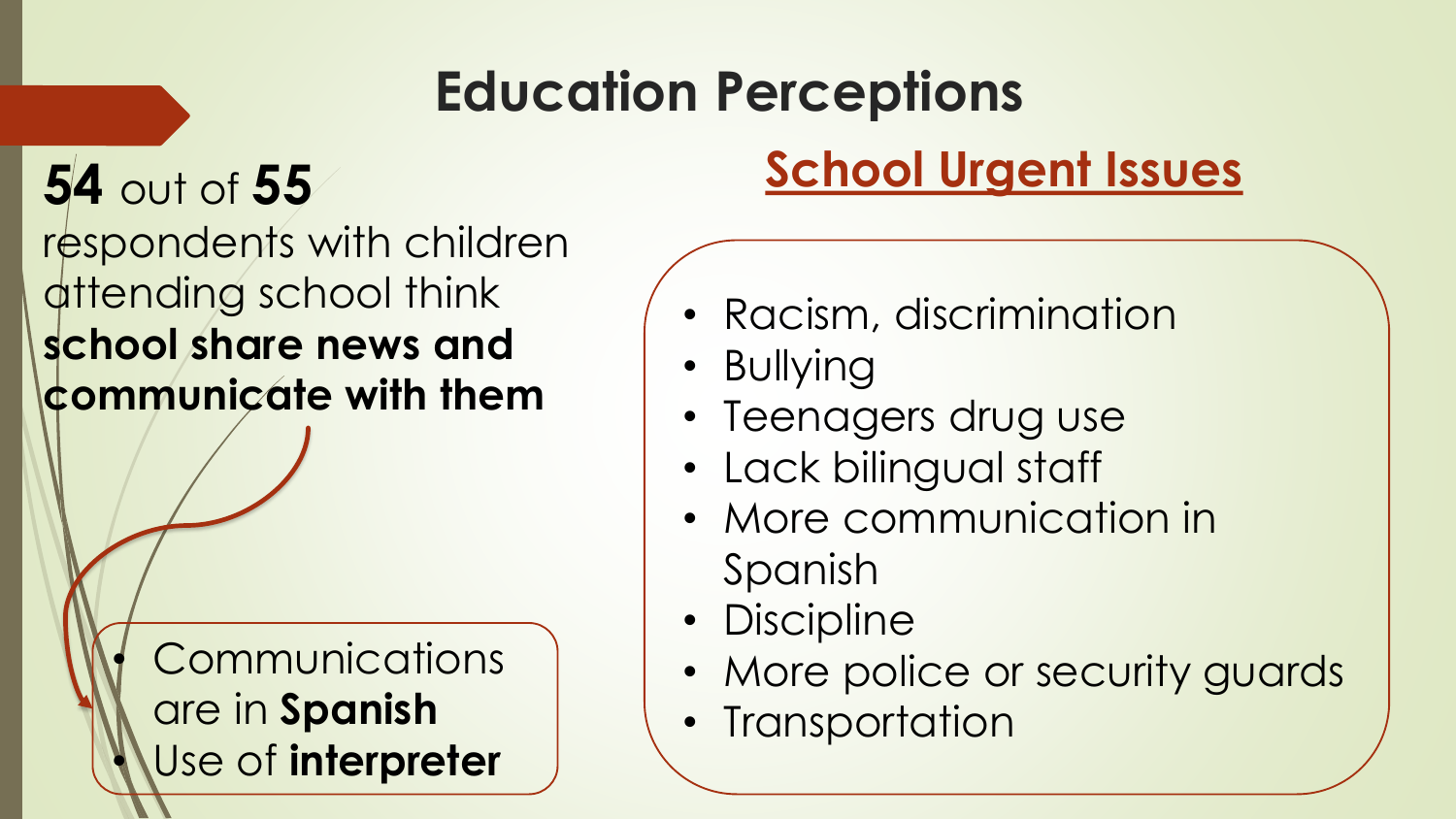## **Spanish Services Perceptions**

**Mainly** Clinics, Hospitals, Doctor's appointment

respondents **need** an

**35%** 

Few cases public offices, court or workplace

**interpreter Major Issues**

- Lack/of Interpreters
- Lack bilingual staff in facilities
- Long waiting times for interpreters
- Interpretation poor quality (lack ounderstanding, not the real message)

#### **Recommendations**



**Training** interpreters



**↑** interpreters supply

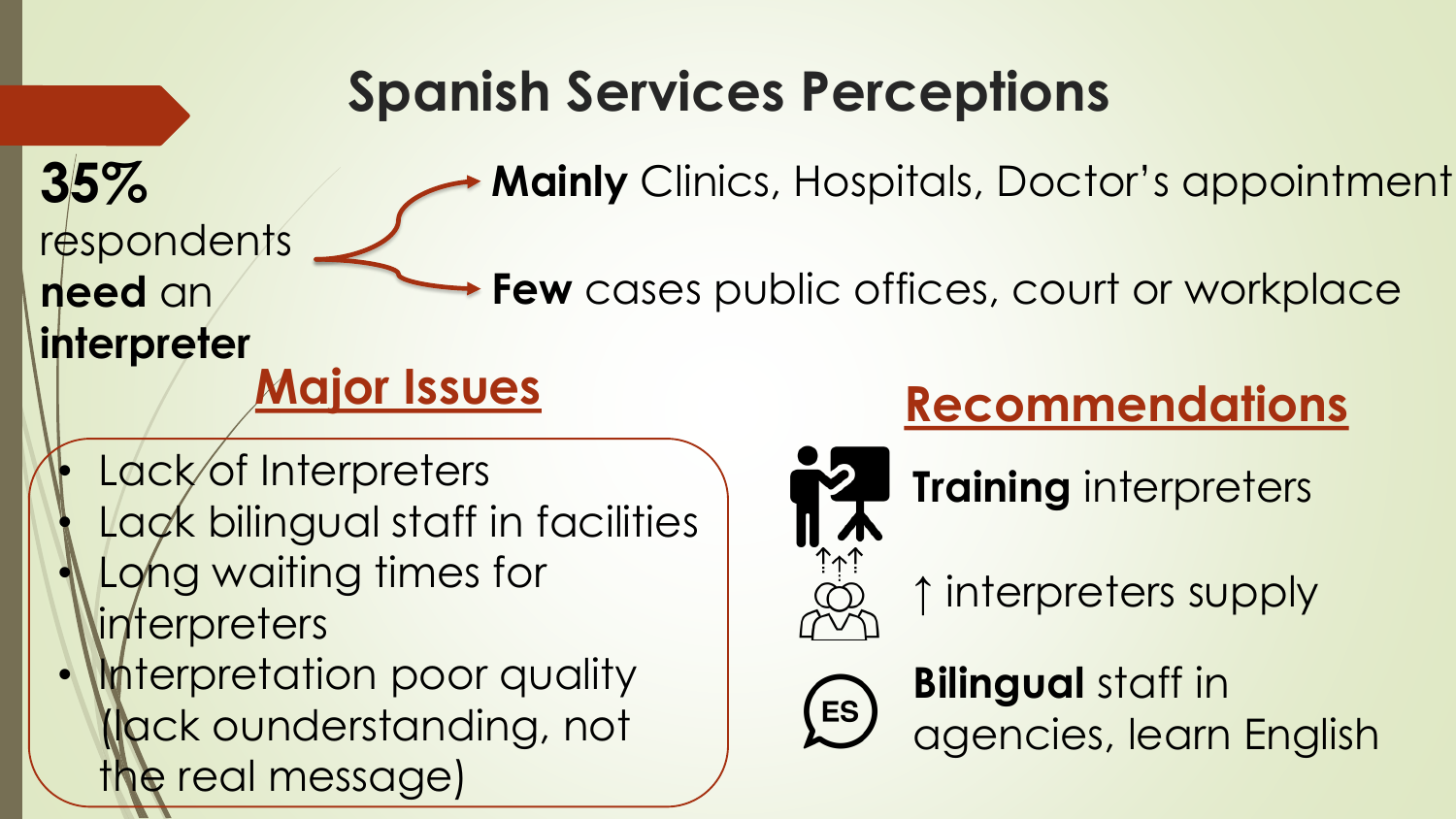## **Work Environment Perceptions**

#### **Are you currently employed?**

**Do you think your native language is a barrier for your advancement?**





#### **Major Issues**

- Not having a **drivers license** or **SSN**
- Not having **working permits**
- Language Barriers
- **Some** feel not knowing English has **prevent them** for growing professionally (**better jobs and salaries**)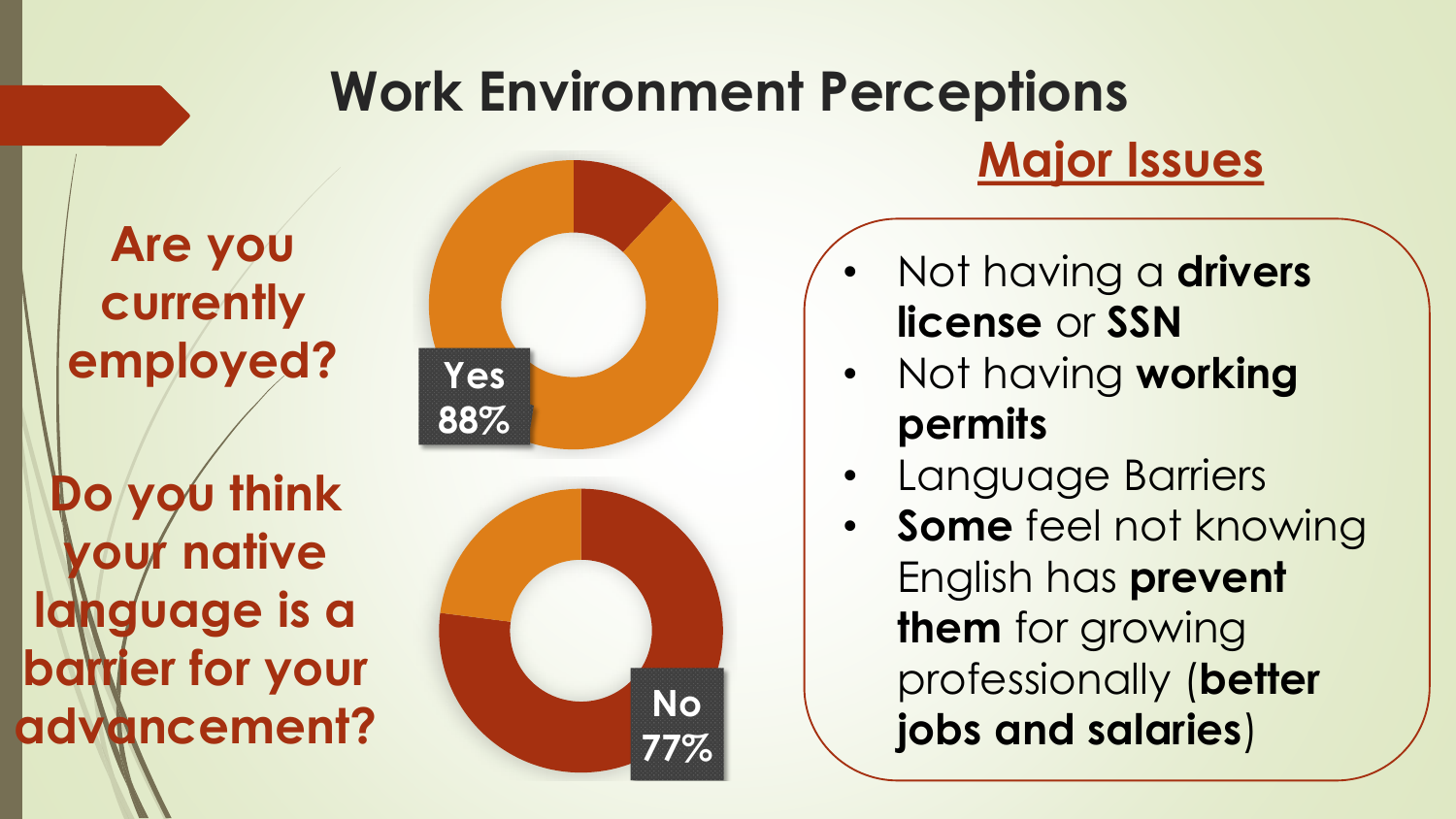#### **Work Environment Perceptions**

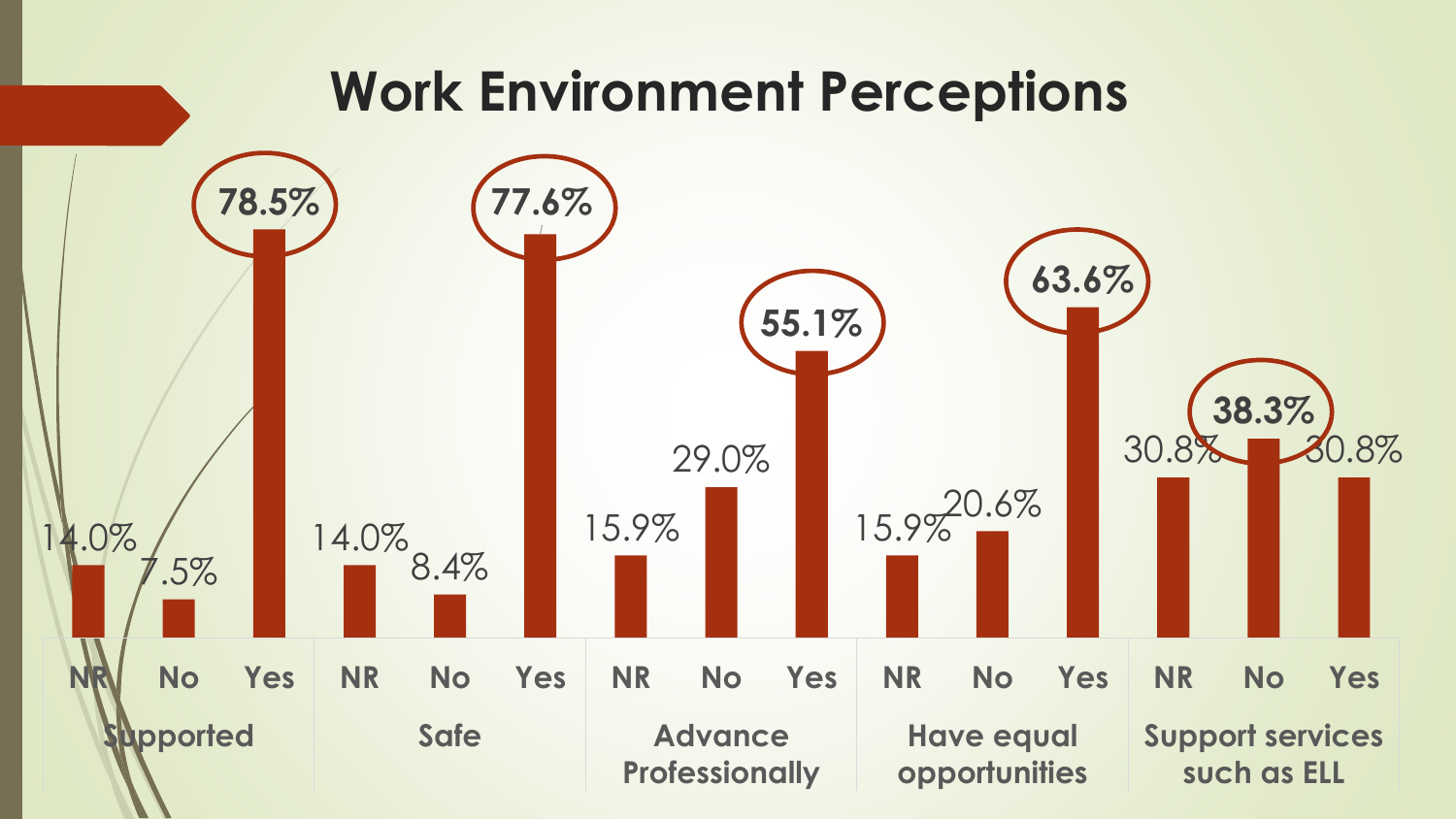## **Health and Law Enforcement Perceptions**

#### **Major Health Issues**

No access to health insurance due to:

- **High Prices**
- No SSN to apply

**Law enforcement Issues**

**15%** respondents **do not feel**  that Red Wing **Police Department**  is dedicating efforts to **improve communication** with Latino families



Information in **Spanish** and **bilingual** staff



Better attitudes from police officers (cordial, honest and respectful, less racist)

Forced to access health services at a **higher cost** or **not accessing** them at all